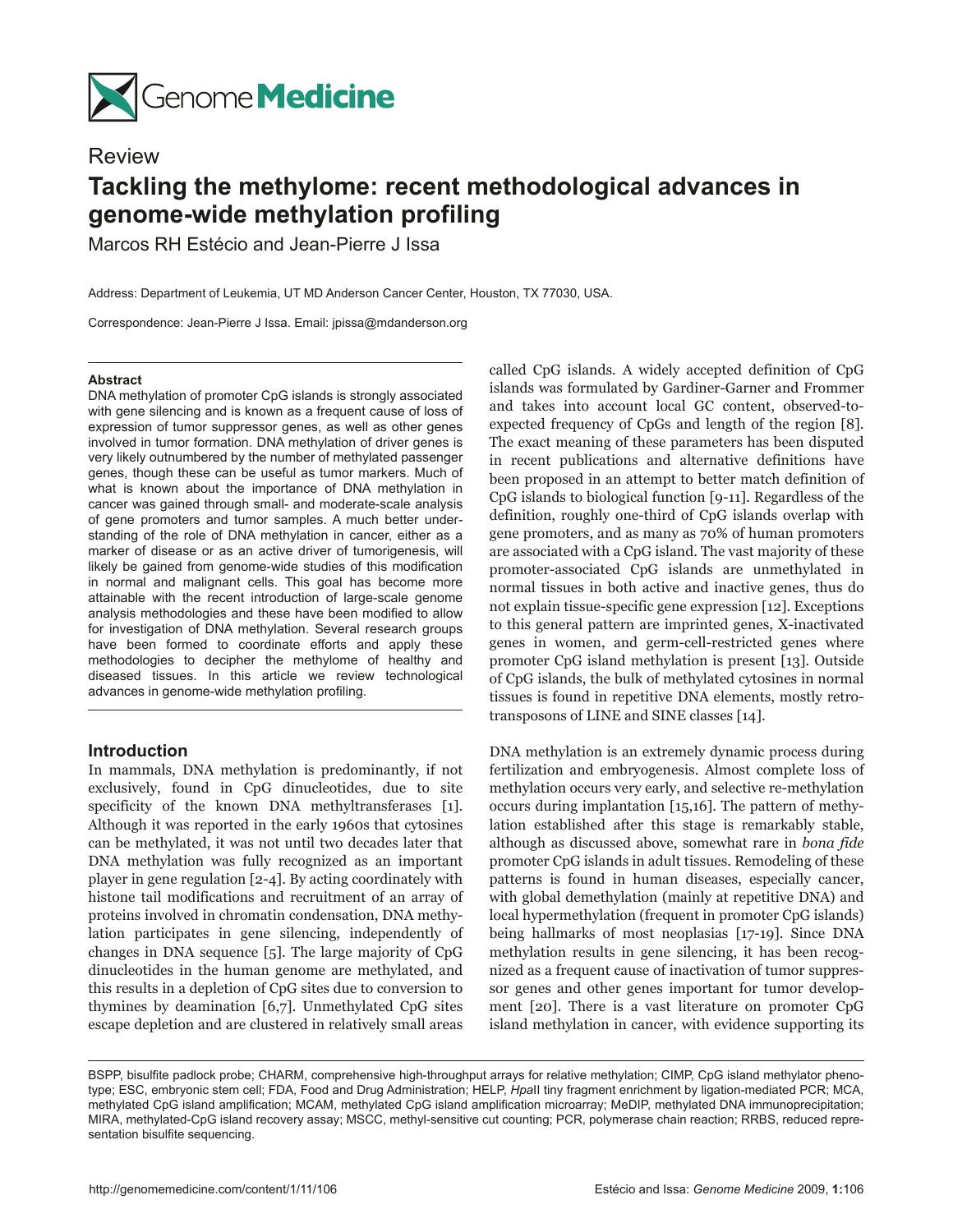role in disease progression [21]. Also of note is the existence of a subset of tumors with extensive, concomitant methylation of multiple genes, which has been termed CpG island methylator phenotype (CIMP) [22,23]. Additionally, DNA methylation has proven to be an important therapeutic target. Two drugs with demethylating activity (azacitine and decitabine) have been approved by the Food and Drug Administration (FDA) for treatment of myelodysplastic syndrome, and are being tested in clinical trials for treatment of other leukemias as well as solid tumors [24-26]. These broad implications support the in-depth study of DNA methylation in cancer and normal tissues.

# **Array-based methodologies for large-scale analysis**

One of the main obstacles to DNA methylation analysis is that methylated cytosines cannot be detected simply by sequencing. During polymerase chain reaction (PCR) amplification, methylated cytosines are not differentiated by the DNA polymerase and, similarly to unmethylated cytosines, they are paired with guanosine dinucleotides. Thus, reading of methylated cytosines depends on indirect methods. The most commonly used are (1) restriction enzyme-based approaches, which take advantage of methylation-sensitive enzymes, (2) affinity-based approaches, where antibodies against either 5-methylcytosine or methylbinding domain proteins are used to collect the methylated fraction of the genome, and (3) bisulfite conversion of nonmethylated cytosines to thymidine through a hydrolytic deamination reaction, which takes advantage of the nonreactivity of methylated cytosines to free hydroxyl groups. Each one of these methods has an important application in studying the epigenome and has been individually, or in combination, applied to individual genes and also to largescale analyses (Table 1). Among these methods, bisulfite conversion is the gold standard, due to its potential high resolution when combined with sequencing methods. In this way, every single cytosine can be identified as methylated or unmethylated.

All the above-mentioned strategies to unveil methylated cytosines have been applied to microarray platforms to achieve moderate- and high-resolution coverage of the human genome. In the first generation of methylation microarrays, methylated genomic fragments were selectively amplified in a ligation-mediated PCR after DNA digestion with one or more methylation-sensitive enzymes and, after labeling with fluorescent dyes, hybridized against a normal control [27,28]. Soon thereafter, the gold-standard status of bisulfite modification to study DNA methylation prompted the generation of microarray platforms exploiting this chemical to study methylated cytosines. These arrays mostly targeted a few genes by tiling olinucleotide probes representing the bisulfite-converted methylated and unmethylated versions of the promoter sequence [29,30]. These methods suffered from low

throughput and complicated probe design and were soon abandoned in favor of restriction-enzyme-based methods.

Since then, the microarray platforms have increased in gene density, and genome-wide coverage can be achieved with tiling arrays. Concomitantly, variations of the restrictionenzyme-based methods were developed to maximize the number of studied genomic targets and to increase the sensitivity and specificity of the method. Our group developed a strategy based on the well-established methylated CpG island amplification protocol (MCA). The advantage of the method is the use of two isoschizomer enzymes with differential sensitivity to methylated cytosines (*Sma*I and *Xma*I) which, due to their recognition site, preferentially target CpG islands [31]. Done this way, our method is a positive representation of methylated fragments (Figure 1), which results in higher sensitivity and specificity compared to other methods. Since then, this method has been applied to study the methylome of leukemias, liver cancer and normal peripheral blood lymphocytes [12,21,32]. Other enzymes tested by other groups include *Hpa*I/*Msp*I (HELP - *Hpa*II-tiny fragment enrichment by ligation-mediated PCR [33]) and McrBc, which, contrary to methylation-sensitive enzymes, preferentially fragments the DNA between a pair of methylated CpGs at a critical distance.

The success of restriction-enzyme-based methods is largely dependent upon their capacity to simplify the genome prior to PCR amplification (thus allowing a more uniform, unbiased amplification), generating what has been called a reduced representation. However, since only selected sites can be studied at once, these methods are not truly genomewide and can be biased to genome compartments (for example, CG-rich versus CG-poor areas). Two affinity-based strategies were developed to circumvent this limitation. In one method, termed methylated DNA immunoprecipitation (MeDIP), antibodies against 5-methyl-cytosine were used to pull-down the methylated fraction of the genome, and were co-hybridized against the unprocessed DNA from the same sample [34]. In another strategy, antibodies against the methyl-binding domain proteins MBD2 and MBD3L1 were used to capture methylated DNA fragments. This methylated-CpG island recovery assay (MIRA) was performed similarly to MeDIP, in the sense that the control sample is the unprocessed DNA. A recent comparison of the sensitivity and specificity of HELP, MeDIP and McrBc fragmentation methods showed that each was biased in a different way [35]. Among these, the authors found McrBc fragmentation to have the highest potential for improvement, and modified it to achieve more precise mapping of methylated CpG sites, a method they called comprehensive highthroughput arrays for relative methylation (CHARM).

#### **Next-generation sequencing**

Microarray-based methods, despite their high resolution, are generally far from being truly genome-wide analyses.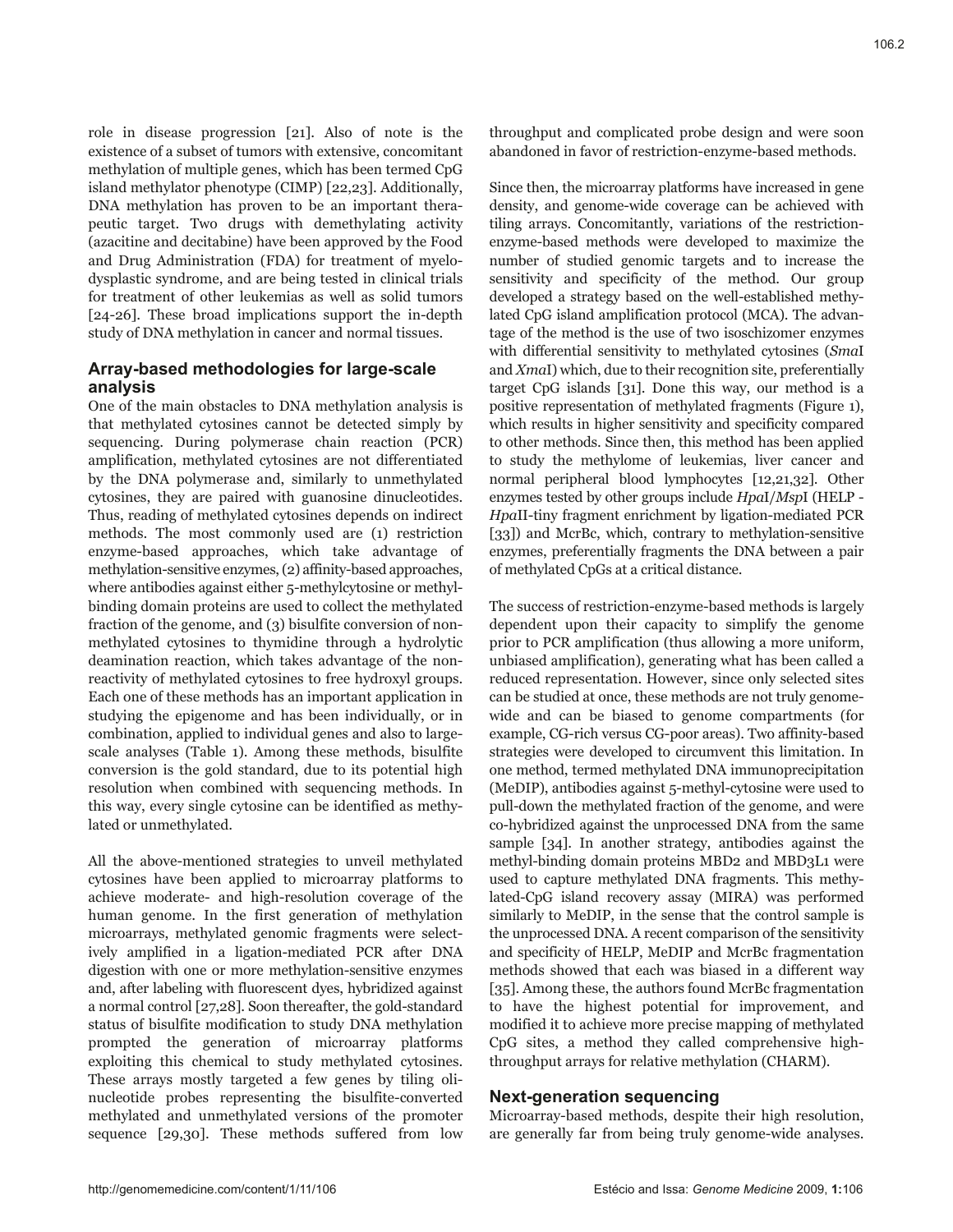#### **Table 1**

#### **Recent methodologies applied to whole human genome DNA methylation analysis**

| Technique                | Platform       | Reference | Description                                                                                                                                                                                                                                                                                                                                                                   |
|--------------------------|----------------|-----------|-------------------------------------------------------------------------------------------------------------------------------------------------------------------------------------------------------------------------------------------------------------------------------------------------------------------------------------------------------------------------------|
| Enzyme-based             |                |           |                                                                                                                                                                                                                                                                                                                                                                               |
| <b>CHARM</b>             | Microarray     | $[35]$    | Digestion of methylated DNA is done using the McrBc enzyme, which cuts between<br>two methylated CpG sites. Unprocessed DNA is used as control. Increased<br>sensitivity and specificity of the method is achieved by smoothing the data of<br>neighboring genomic locations.                                                                                                 |
| <b>HELP</b>              | Microarray     | $[33]$    | Hpall restriction enzyme is used to eliminate the methylated fraction of the genome,<br>and the enrichment for unmethylated fragments is compared in an array platform with<br>DNA digested with Mspl.                                                                                                                                                                        |
| <b>MCAM</b>              | Microarray     | $[31]$    | The methylated fraction of the genome is selectively enriched by PCR after<br>sequential digestion of the DNA with Smal and Xmal restriction enzymes. CpG<br>islands are preferentially represented in this method.                                                                                                                                                           |
| HELP-Seq                 | <b>NextGen</b> | $[47]$    | The general procedure is done as for standard HELP, and the original adapters are<br>removed by digestion with Mspl before sequencing. DNA methylation is measured,<br>and enrichment of Hpall compared to Mspl sequences.                                                                                                                                                    |
| Methyl-Seq               | <b>NextGen</b> | $[43]$    | Massively parallel sequencing of Hpall-digested DNA is performed and methylation<br>frequency is inferred from the frequency of tags per regions (fewer tags equals more<br>methylation). The sequencing of Mspl-digested DNA is used to identify regions<br>refractory to sequencing, but unlike HELP-Seq, it is not used to calculate the<br>enrichment of Hpall fragments. |
| <b>MSCC</b>              | <b>NextGen</b> | $[41]$    | The method is similar to Methyl-Seq; however, sequencing of Mspl libraries was<br>reported to have little effect on the measurement of methylation and was abolished to<br>reduce costs.                                                                                                                                                                                      |
| Affinity-based           |                |           |                                                                                                                                                                                                                                                                                                                                                                               |
| MeDIP                    | Microarray     | $[34]$    | Methylated DNA is captured in using anti-5-methylcytosine antibodies and hybridized<br>in an array platform. In this way, the method is unbiased towards recognition sites<br>like enzyme-based methods, but it has been shown that dense CpG islands are<br>preferentially captured.                                                                                         |
| <b>MIRA</b>              | Microarray     | $[48]$    | Antibodies against methyl-binding domain proteins are used to capture methylated<br>DNA.                                                                                                                                                                                                                                                                                      |
| MeDIP-Seq                | <b>NextGen</b> | $[49]$    | The procedure is the same as MeDIP, followed by massively parallel sequencing<br>after DNA capture instead of microarray hybridization.                                                                                                                                                                                                                                       |
| Bisulfite-based          |                |           |                                                                                                                                                                                                                                                                                                                                                                               |
| MethylC-Seq              | <b>NextGen</b> | [44]      | The genome is fragmented by sonication, and modified adaptors are ligated to the<br>DNA prior to bisulfite conversion. It is the only truly genome-wide method applied to<br>the human genome at the moment, but the high cost of the method limits its<br>application to large groups of samples.                                                                            |
| Padlock,<br><b>BSPPs</b> | <b>NextGen</b> | [41, 42]  | Selected targets in the bisulfite-converted genome, typically thousands, are collected<br>using molecular inversion probes. The method is extremely useful when there is<br>interest in highly quantitative analysis of selected loci.                                                                                                                                        |

Close to genome-wide coverage can be achieved by the combination of one of the affinity-based methods and high-density tiling arrays, and this has been done to study the methylome of B lymphoid blood cells at 100-bp resolution [36]. Such an approach is quite expensive and time consuming, explaining why few research groups have used it to study whole-genome methylation. The introduction of what has been called next-generation sequencing brought a fresh excitement to genome and epigenome analysis. By making possible the reading of millions of sequences at once, next-generation sequencing equilibrated the usefulness of the methods to reveal genome-wide DNA methylation in favor of the gold-standard bisulfite-based

detection. Currently, there are four main competing nextgeneration sequencing technologies available: Illumina Genome Analyzer, generally referred to as Solexa sequencing, from Illumina, Inc.; SOLiDTM System, from Applied Biosystems; HeliScope Single Molecule Sequencer, from Helicos BioSciences; and 454 Sequencing, from Roche. Despite variations, all platforms take advantage of parallel processing of thousands to millions of DNA sequences at a time (massively parallel sequencing), and the base detection is either based on classical Sanger sequencing (using fluorescently labeled nucleotides) or the innovative pyrosequencing method. This is a rapidly advancing field and companies are strongly competing to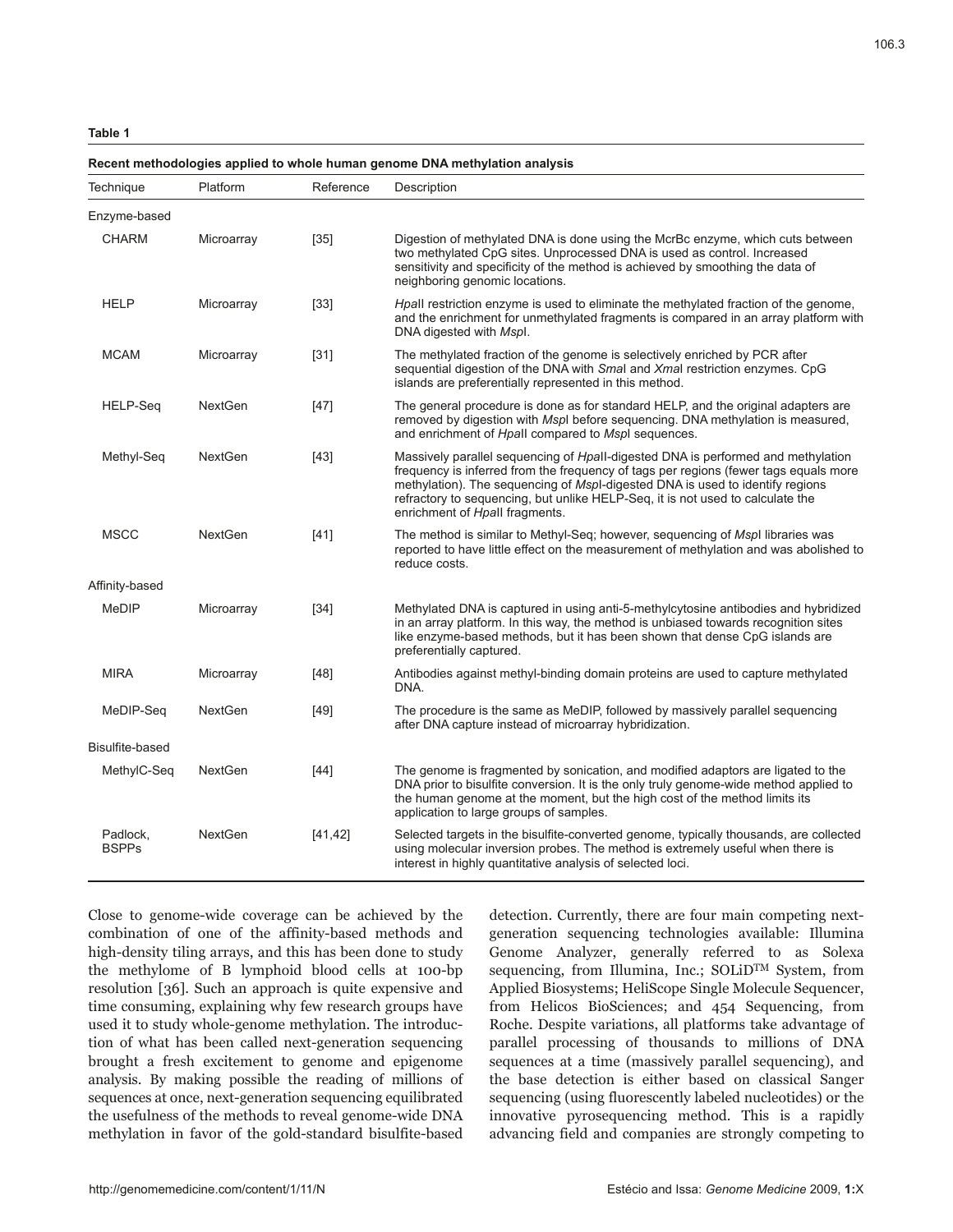

#### **Figure 1**

increase genome coverage per run and to reduce the cost of their method.

As for whole-genome tiling microarrays [37], the first organism to have its methylome sequenced at single-base resolution was the plant *Arabidopsis thaliana* [38,39]. To do this, two groups fragmented the genomic DNA by sonication prior to ligation of PCR primer adaptors and bisulfite conversion, and performed shotgun sequencing using the Illumina Solexa platform. Compared to the human methylome (and the methylome of all mammals), the methylome of *Arabidopsis* is quite complex: in addition to methylation in CpG dinucleotides, there are also CHG and CHH methylation  $(H = A, C \text{ or } T)$ . From an analytical point of view, the possible combinations of methylated/ unmethylated cytosines are less complex in humans than in *Arabidopsis*, making sequence matching and assembling less laborious. However, the *Arabidopsis* genome is just a fraction of the size of the human genome (119 Mb in *Arabidopsis* versus 3.1 Gb in human). Thus, the size of the human genome has been the main obstacle to wholegenome sequencing.

Not long after the *Arabidopsis* methylome was fully sequenced, the mouse methylome of pluripotent and differentiated cells from various tissues was sequenced with moderate coverage. To circumvent the genome size obstacle (the mouse genome is 2.7 Gb in size), the authors took advantage of the reduced representation generated from DNA digestion with the *Msp*I restriction enzyme, which has a recognition site (CCGG) abundant in CpG islands [40]. In this technique (reduced representation bisulfite sequencing, RRBS), bisulfite treatment is done for size-selected DNA fragments, targeting the most CpG island-enriched fraction, followed by bisulfite-treatment and Illumina Solexa sequencing. While analysis of the human methylome by RRBS has not yet been reported, this ingenious technique is very promising for such investigation. Meanwhile, the human methylome has been studied using other reduced representation strategies. A targetspecific approach using 'padlock' probes was recently introduced by two different groups [41,42]. By presenting a unique sequence in each end, designed to match the bisulfite-converted genome, these probes capture targeted regions and create a circular molecule. The internal part of these probes is a universal sequence that allows for simultaneous amplification of all circularized, captured

Schematic diagram of the methylated CpG island amplification microarray (MCAM) method. Enrichment for methylated DNA and reduction of genome complexity is achieved by serial digestion with *Sma*I (methylation sensitive) and *Xma*I (methylation insensitive) restriction enzymes, followed by ligation of adaptors and PCR amplification. The resulting amplicons, representative of the methylated fraction of tumor and normal cells, are labeled and co-hybridized in a microarray platform. Image acquisition and data analysis allow identification of methylated and non-methylated genes by comparing intensity values of Cy5 and Cy3 dyes for each pair of tumor and control samples. In this example, the *M*-*A* plot of normalized data from the cancer cell line MDA-MB-435 compared to normal peripheral blood is presented, from which amplicons were co-hybridized to a custom Agilent microarray containing 44,000 olinucleotide probes targeting human promoter CpG islands.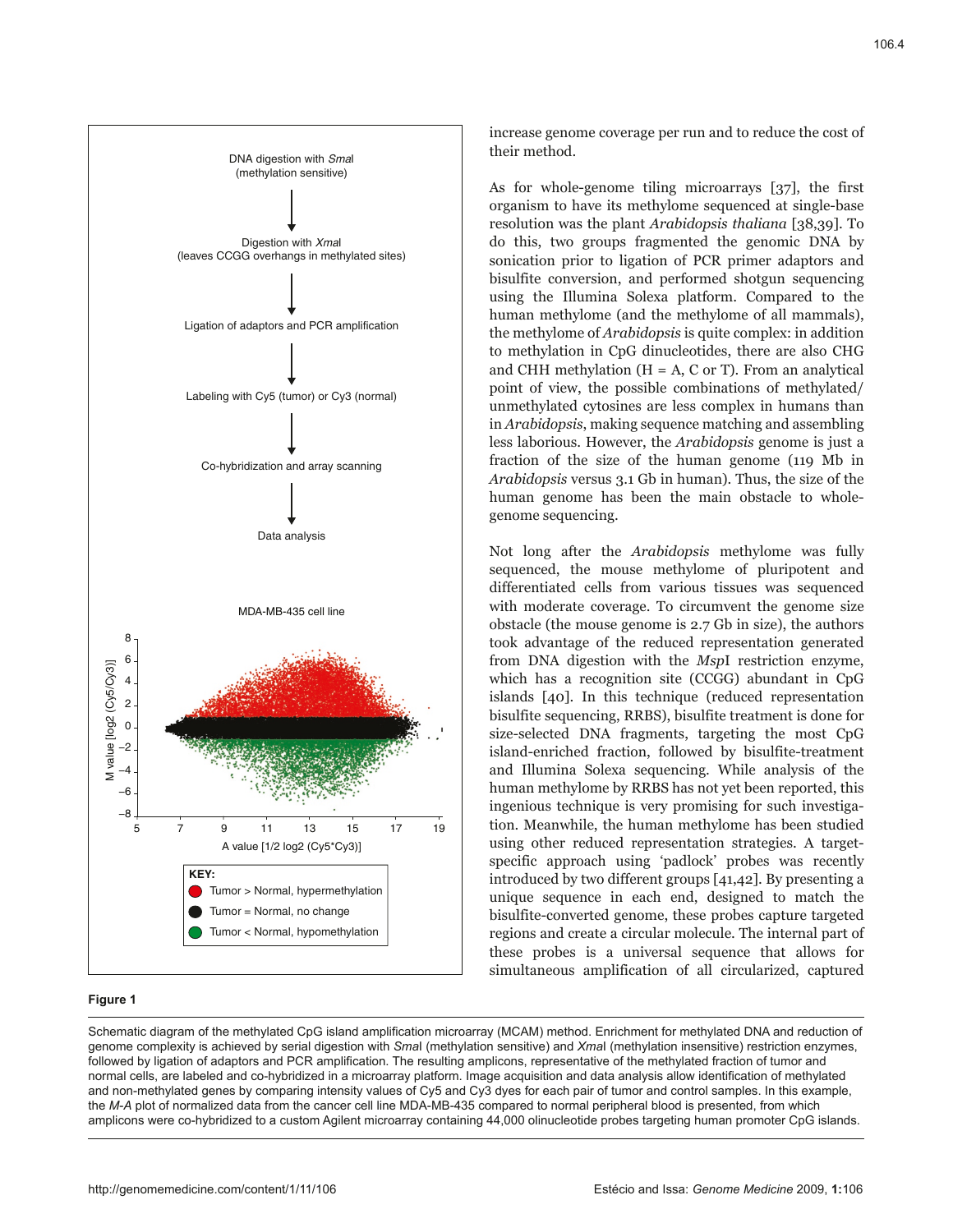106.5

sequences prior to massively parallel sequencing. Coincidentally, in their initial articles, both groups demonstrated the feasibility of their method by sequencing 10,000 targets, but the method can be extended to more or fewer targets according to the research goal. Interestingly, there seems to be an inherent bias in the process, with some circularized DNA being preferentially amplified or sequenced. Thus, some additional optimization of the method will be necessary prior to increasing the number of targets per analysis. It is also important to note that, since target selection is part of the procedure, these methods do not represent a genome-wide method. However, they are of extreme practical use when there is a strong interest in genome regions or promoter CpG islands alone. In one of these reports, the authors go one step further and introduce a less biased approach, termed MSCC (for methylsensitive cut counting) [41]. In this method, the authors use the methylation-sensitive restriction enzyme *Hpa*II, which, similarly to its methylation-insensitive ishoschizomer *Msp*I, cuts the genome at CCGG sites and thus covers 90% or more of the human CpG islands. The ligation of adaptors to the generated fragments, followed by PCR and massively parallel sequencing, results in mapping of unmethylated cytosines in the CCGG context. The authors present an inverse correlation between the abundance of MSCC tags and measured cytosine methylation per regions, but recognize that a much larger sequencing effort is necessary to increase accuracy at low methylation densities. In another independent publication, Brunner *et al.* [43] published a similar approach to MSCC, but they introduced the *Msp*I-digested DNA as a control in the procedure, to discriminate CpG sites that can be assayed and mapped uniquely in the genome from those that cannot, to reduce the rate of false-positive methylation.

The first human methylome at single-base resolution was published earlier this year [44] and the authors employed the MethylC-Seq method, previously used to sequence the *Arabidopsis* methylome, to investigate the human methylome at single-base resolution. This landmark report is industrious both in methodology and in its findings. One embryonic stem cell (ESC) and one fetal lung fibroblast were sequenced and, to achieve a 14-fold coverage of the genome, more than 1 billion Solexa reads were generated for each. The results support that the methylome is very different between undifferentiated and differentiated cells, and the authors' unexpected findings of significant non-CpG methylation in ESCs (up to 25% of the methylated cytosines were in CHG and CHH contexts, similar to *Arabidopsis* cytosine methylation) strongly support that the physiological impact of DNA methylation will be better captured in whole-genome, deep, unbiased analyses. However, until sequencing costs are significantly reduced, the human methylome analysis at single-base resolution will be restricted to a few samples at a time. Studies in

cancer, however, will need more extensive analysis. At the minimum, cancer studies require the sequencing of dozens, if not hundreds, of samples due to their inherent genetic and epigenetic heterogeneity, and the various disease grades and prognostic groups. Additionally, genome-wide mapping of methylated cytosines must be quantitative rather than just qualitative; thus, massively parallel sequencing requires several-fold coverage of each individual CpG dinucleotide, which makes the task prohibitively expensive. As a compromise, strategies based on reduced representation of the genome are currently more practical for whole-methylome analysis.

# **Emerging technologies: single-molecule sequencing**

Much of the excitement about advances in DNA sequencing technologies has emerged from the race to achieve genome-wide analysis of the human genome for \$1,000 or less. At the same time as improvements to the performance of next-generation sequencing are being carried out to reduce costs, totally new technologies are emerging. One of the most promising new technologies uses nanopores to achieve fast and reliable DNA sequencing. An electric current is generated by passing the DNA molecule through these nanopores and, although very weak, this current can be accurately measured and is dependent on the nucleotide base passing through the pore [45]. Importantly, done this way, DNA sequencing is possible without prior DNA amplification or use of labeled nucleotides. In terms of methylome analysis, this is very exciting: it has been reported that the electric current-based nanopore detection can differentiate methylated from unmethylated cytosines directly, bypassing the need for bisulfite treatment [46]. There is still much improvement to be made before this technology is ready to be commercialized, and one of the main technical difficulties is to pass the DNA molecule through the nanopores at the right speed, enabling correct base detection without gaps.

# **Conclusions**

Genome-wide methods for methylome analysis have evolved at a pace. The methodological advances achieved in the last five years have moved the field from single-gene detection to the possibility of whole-genome studies at the single-base level, or at least high resolution. A better understanding of the function of DNA methylation in healthy and diseased tissues is likely to arise from these more detailed investigations and their correlation with both genetic and other epigenetic studies. Specifically in cancer, the study of the methylome of various disease stages and response to therapies will improve patient care by providing markers of progression and response to treatment.

# **Competing interests**

The authors declare that they have no competing interests.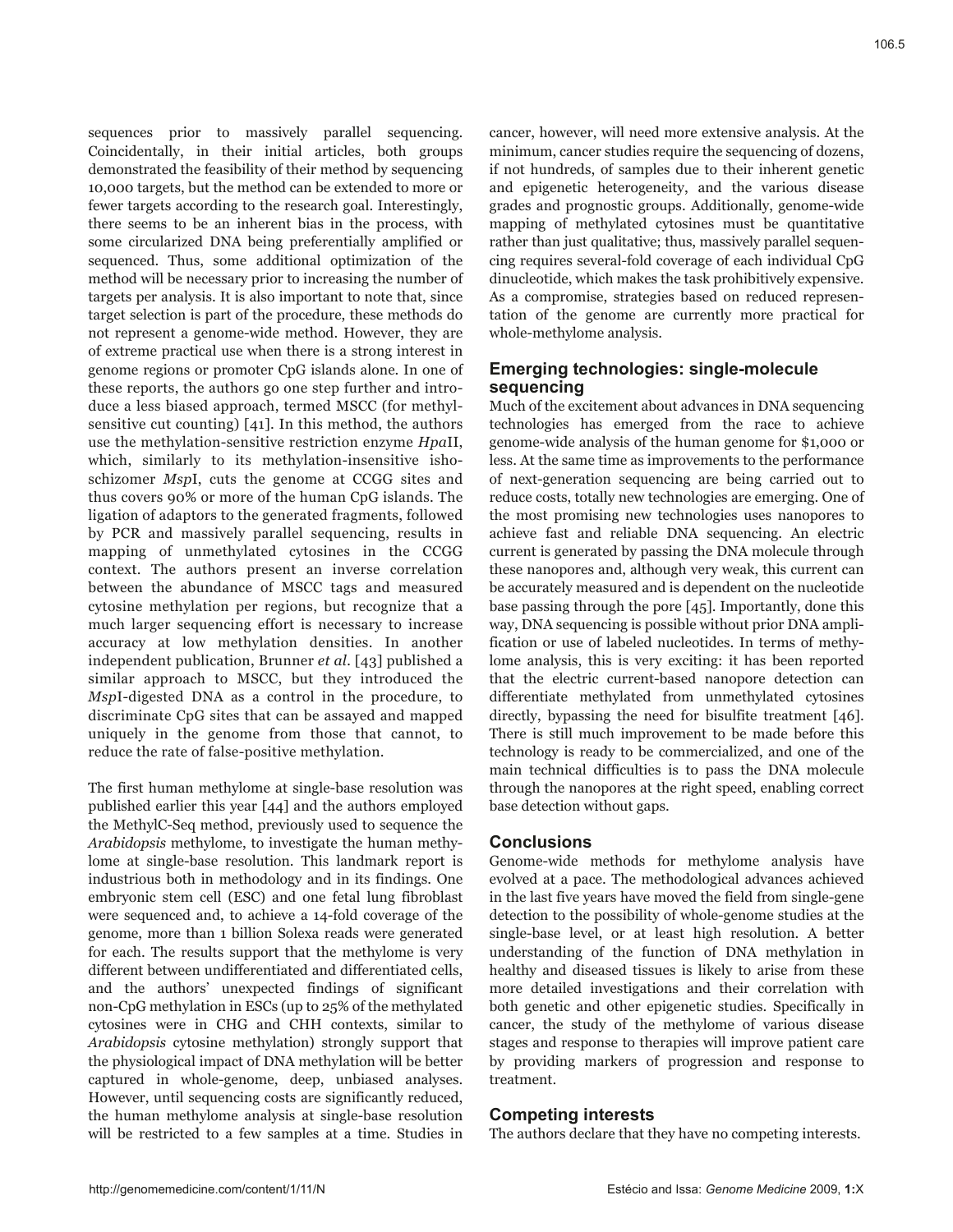# **Authors' contributions**

MRHE and J-PJI jointly wrote the review.

#### **Acknowledgements**

The authors are supported by the Leukemia Specialized Program of Research Excellence grant P50 CA100632. J-PJI is an American Cancer Society Clinical Research Professor.

#### **References**

- 1. Jones PA: **DNA methylation and cancer.** *Cancer Res* 1986, **46:**461-466.
- 2. Baylin SB, Hoppener JW, de Bustros A, Steenbergh PH, Lips CJ, Nelkin BD: **DNA methylation patterns of the calcitonin gene in human lung cancers and lymphomas.** *Cancer Res*  1986, **46:**2917-2922.
- 3. Bird AP: **DNA methylation how important in gene control?** *Nature* 1984, **307:**503-504.
- 4. Jones PA, Taylor SM: **Cellular differentiation, cytidine analogs and DNA methylation.** *Cell* 1980, **20:**85-93.
- 5. Baylin SB: **DNA methylation and gene silencing in cancer.** *Nat Clin Pract Oncol* 2005, **2(Suppl 1):**S4-11.
- 6. Bird AP: **DNA methylation and the frequency of CpG in animal DNA.** *Nucleic Acids Res* 1980, **8:**1499-1504.
- 7. Cooper DN, Krawczak M: **Cytosine methylation and the fate of CpG dinucleotides in vertebrate genomes.** *Hum Genet*  1989, **83:**181-188.
- 8. Gardiner-Garden M, Frommer M: **CpG islands in vertebrate genomes.** *J Mol Biol* 1987, **196:**261-282.
- 9. Irizarry RA, Wu H, Feinberg AP: **A species-generalized probabilistic model-based definition of CpG islands.** *Mamm Genome* 2009, 24 September epub ahead of print.
- 10. Takai D, Jones PA: **Comprehensive analysis of CpG islands in human chromosomes 21 and 22.** *Proc Natl Acad Sci U S A*  2002, **99:**3740-3745.
- 11. Weber M, Hellmann I, Stadler MB, Ramos L, Paabo S, Rebhan M, Schubeler D: **Distribution, silencing potential and evolutionary impact of promoter DNA methylation in the human genome.** *Nat Genet* 2007, **39:**457-466.
- 12. Shen L, Kondo Y, Guo Y, Zhang J, Zhang L, Ahmed S, Shu J, Chen X, Waterland RA, Issa JP: **Genome-wide profiling of DNA methylation reveals a class of normally methylated CpG island promoters.** *PLoS Genet* 2007, **3:**2023-2036.
- 13. Scarano MI, Strazzullo M, Matarazzo MR, D'Esposito M: **DNA methylation 40 years later: Its role in human health and disease.** *J Cell Physiol* 2005, **204:**21-35.
- 14. Yoder JA, Walsh CP, Bestor TH: **Cytosine methylation and the ecology of intragenomic parasites.** *Trends Genet* 1997, **13:**335-340.
- 15. Reik W, Dean W, Walter J: **Epigenetic reprogramming in mammalian development.** *Science* 2001, **293:**1089-1093.
- 16. Santos F, Dean W: **Epigenetic reprogramming during early development in mammals.** *Reproduction* 2004, **127:**643-651.
- 17. Ehrlich M: **Cancer-linked DNA hypomethylation and its relationship to hypermethylation.** *Curr Top Microbiol Immunol*  2006, **310:**251-274.
- 18. Issa JP: **CpG island methylator phenotype in cancer.** *Nat Rev Cancer* 2004, **4:**988-993.
- 19. Laird PW: **Cancer epigenetics.** *Hum Mol Genet* 2005, **14:**R65- 76.
- 20. Jones PA, Baylin SB: **The fundamental role of epigenetic events in cancer.** *Nat Rev Genet* 2002, **3:**415-428.
- 21. Kroeger H, Jelinek J, Estecio MR, He R, Kondo K, Chung W, Zhang L, Shen L, Kantarjian HM, Bueso-Ramos CE, Issa JP: **Aberrant CpG island methylation in acute myeloid leukemia is accentuated at relapse.** *Blood* 2008, **112:**1366-1373.
- 22. Toyota M, Ahuja N, Ohe-Toyota M, Herman JG, Baylin SB, Issa JP: **CpG island methylator phenotype in colorectal cancer.** *Proc Natl Acad Sci U S A* 1999, **96:**8681-8686.
- 23. Weisenberger DJ, Siegmund KD, Campan M, Young J, Long TI, Faasse MA, Kang GH, Widschwendter M, Weener D, Buchanan D, Koh H, Simms L, Barker M, Leggett B, Levine J, Kim M, French AJ, Thibodeau SN, Jass J, Haile R, Laird PW: **CpG island methylator phenotype underlies sporadic microsatellite instability and is tightly associated with BRAF mutation in colorectal cancer.** *Nat Genet* 2006, **38:**787-793.
- 24. Gore SD, Jones C, Kirkpatrick P: **Decitabine.** *Nat Rev Drug Discov* 2006, **5:**891-892.
- 25. Issa JP, Byrd JC: **Decitabine in chronic leukemias.** *Semin Hematol* 2005, **42:**S43-49.
- 26. Issa JP, Kantarjian HM: **Targeting DNA methylation.** *Clin Cancer Res* 2009, **15:**3938-3946.
- 27. Shi H, Yan PS, Chen CM, Rahmatpanah F, Lofton-Day C, Caldwell CW, Huang TH: **Expressed CpG island sequence tag microarray for dual screening of DNA hypermethylation and gene silencing in cancer cells.** *Cancer Res* 2002, **62:**3214-3220.
- 28. Yan PS, Chen CM, Shi H, Rahmatpanah F, Wei SH, Caldwell CW, Huang TH: **Dissecting complex epigenetic alterations in breast cancer using CpG island microarrays.** *Cancer Res*  2001, **61:**8375-8380.
- 29. Hou P, Ji M, Liu Z, Shen J, Cheng L, He N, Lu Z: **A microarray to analyze methylation patterns of p16(Ink4a) gene 5'-CpG islands.** *Clin Biochem* 2003, **36:**197-202.
- 30. Yan PS, Shi H, Rahmatpanah F, Hsiau TH, Hsiau AH, Leu YW, Liu JC, Huang TH: **Differential distribution of DNA methylation within the RASSF1A CpG island in breast cancer.** *Cancer Res* 2003, **63:**6178-6186.
- 31. Estecio MR, Yan PS, Ibrahim AE, Tellez CS, Shen L, Huang TH, Issa JP: **High-throughput methylation profiling by MCA coupled to CpG island microarray.** *Genome Res* 2007, **17:** 1529-1536.
- 32. Gao W, Kondo Y, Shen L, Shimizu Y, Sano T, Yamao K, Natsume A, Goto Y, Ito M, Murakami H, Osada H, Zhang J, Issa JP, Sekido Y: **Variable DNA methylation patterns associated with progression of disease in hepatocellular carcinomas.** *Carcinogenesis* 2008, **29:**1901-1910.
- 33. Khulan B, Thompson RF, Ye K, Fazzari MJ, Suzuki M, Stasiek E, Figueroa ME, Glass JL, Chen Q, Montagna C, Hatchwell E, Selzer RR, Richmond TA, Green RD, Melnick A, Greally JM: **Comparative isoschizomer profiling of cytosine methylation: the HELP assay.** *Genome Res* 2006, **16:**1046-1055.
- Weber M, Davies JJ, Wittig D, Oakeley EJ, Haase M, Lam WL, Schubeler D: **Chromosome-wide and promoter-specific analyses identify sites of differential DNA methylation in normal and transformed human cells.** *Nat Genet* 2005, **37:** 853-862.
- 35. Irizarry RA, Ladd-Acosta C, Carvalho B, Wu H, Brandenburg SA, Jeddeloh JA, Wen B, Feinberg AP: **Comprehensive highthroughput arrays for relative methylation (CHARM).** *Genome Res* 2008, **18:**780-790.
- 36. Rauch TA, Wu X, Zhong X, Riggs AD, Pfeifer GP: **A human B cell methylome at 100-base pair resolution.** *Proc Natl Acad Sci U S A* 2009, **106:**671-678.
- 37. Zhang X, Yazaki J, Sundaresan A, Cokus S, Chan SW, Chen H, Henderson IR, Shinn P, Pellegrini M, Jacobsen SE, Ecker JR: **Genome-wide high-resolution mapping and functional analysis of DNA methylation in arabidopsis.** *Cell* 2006, **126:** 1189-1201.
- 38. Cokus SJ, Feng S, Zhang X, Chen Z, Merriman B, Haudenschild CD, Pradhan S, Nelson SF, Pellegrini M, Jacobsen SE: **Shotgun bisulphite sequencing of the**  *Arabidopsis* **genome reveals DNA methylation patterning.** *Nature* 2008, **452:**215-219.
- 39. Lister R, O'Malley RC, Tonti-Filippini J, Gregory BD, Berry CC, Millar AH, Ecker JR: **Highly integrated single-base resolution maps of the epigenome in** *Arabidopsis***.** *Cell* 2008, **133:** 523-536.
- 40. Meissner A, Mikkelsen TS, Gu H, Wernig M, Hanna J, Sivachenko A, Zhang X, Bernstein BE, Nusbaum C, Jaffe DB, Gnirke A, Jaenisch R, Lander ES: **Genome-scale DNA**